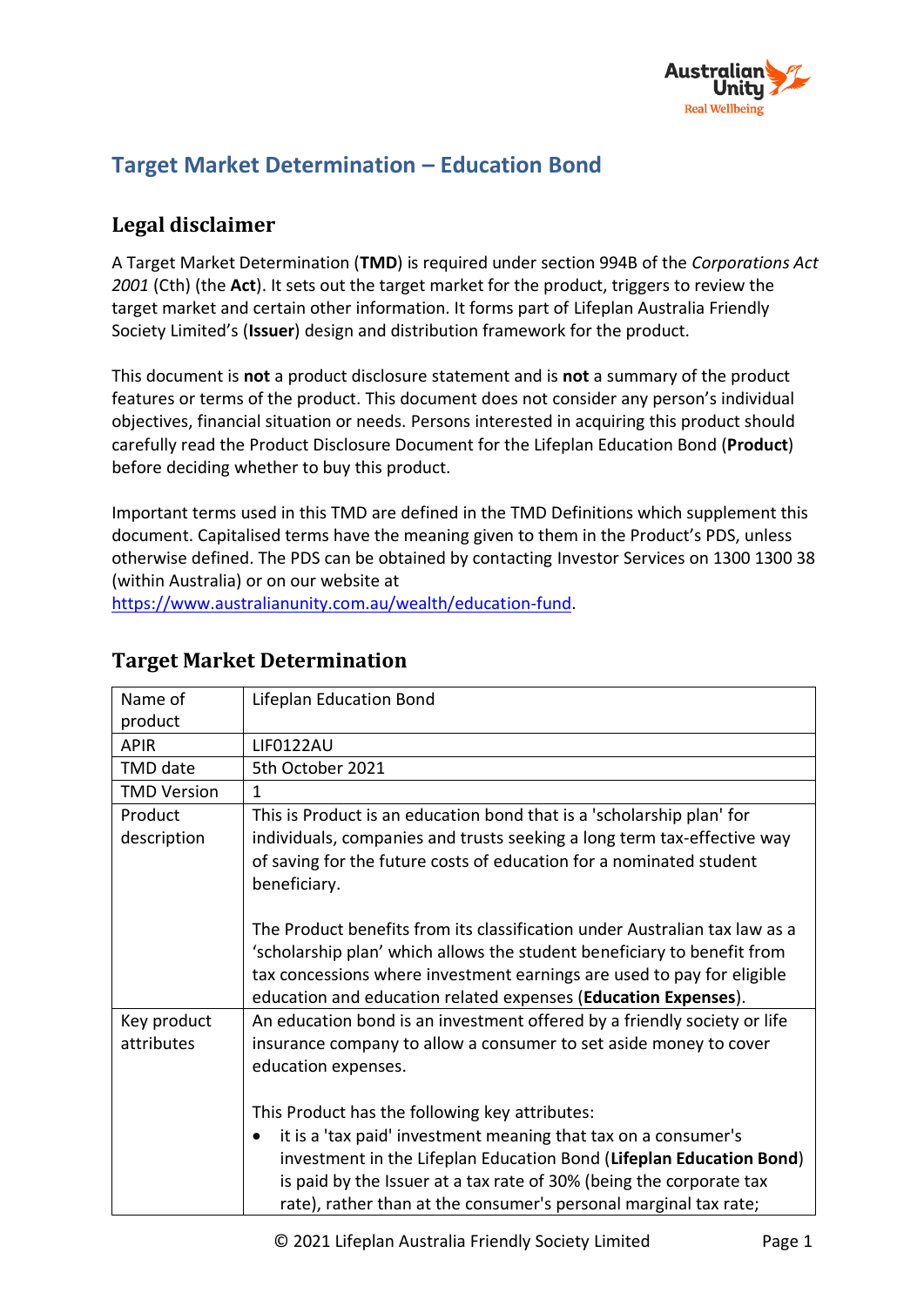

|                    | it has 15 investment options for a consumer to choose from;<br>$\bullet$<br>it covers a broad range of education and education expenses,<br>$\bullet$<br>providing flexibility for education at all age levels;<br>a maximum contribution cap applies;<br>$\bullet$<br>it allows consumers the ability to withdraw from the amount of their<br>$\bullet$                                                                                                                                                                                                                                                                                                                                                                                                                                                                                                                                                                                        |
|--------------------|-------------------------------------------------------------------------------------------------------------------------------------------------------------------------------------------------------------------------------------------------------------------------------------------------------------------------------------------------------------------------------------------------------------------------------------------------------------------------------------------------------------------------------------------------------------------------------------------------------------------------------------------------------------------------------------------------------------------------------------------------------------------------------------------------------------------------------------------------------------------------------------------------------------------------------------------------|
|                    | contributions at any time, for any purpose, without any tax<br>implications, as it is treated as tax free capital of the consumer;<br>it allows consumers the ability to withdraw from their investment<br>$\bullet$<br>earnings at any time. Where the investment earnings are used to<br>pay for eligible education expenses, the consumer may be entitled to<br>a tax benefit in the form of a tax credit for tax previously paid on<br>those earnings within the education bond. Where the investment<br>earnings are used to pay for other or unspecified purposes, the<br>consumer will not be entitled to the tax benefit and the investment<br>earnings will be taxable (unless the consumers has held the<br>education bond for 10 years or more), although the consumer may<br>benefit from a 30% tax offset against their assessable earnings;<br>it allows consumers the flexibility to change their nominated student<br>$\bullet$ |
|                    | beneficiary at any time through the life of the education bond;<br>it allows consumers the ability to control the capital and investment<br>$\bullet$<br>earning allocation of their withdrawal amounts for Education<br>Expenses;                                                                                                                                                                                                                                                                                                                                                                                                                                                                                                                                                                                                                                                                                                              |
|                    | it enables consumers to achieve investment returns without<br>$\bullet$<br>increasing their assessable income or impacting their entitlement to<br>social security benefits;                                                                                                                                                                                                                                                                                                                                                                                                                                                                                                                                                                                                                                                                                                                                                                    |
|                    | it allows consumers to establish a long-term regular savings plan,<br>$\bullet$<br>helping them reach a long-term savings goal for the education of<br>their nominated student beneficiary;                                                                                                                                                                                                                                                                                                                                                                                                                                                                                                                                                                                                                                                                                                                                                     |
|                    | it allows a consumers to nominate a guardian to look after their<br>Lifeplan Education Bond and/or nominate beneficiaries outside a<br>consumer's estate to provide certainty for estate planning.                                                                                                                                                                                                                                                                                                                                                                                                                                                                                                                                                                                                                                                                                                                                              |
| Issuer name        | Lifeplan Australia Friendly Society Limited                                                                                                                                                                                                                                                                                                                                                                                                                                                                                                                                                                                                                                                                                                                                                                                                                                                                                                     |
| <b>Issuer AFSL</b> | 237989                                                                                                                                                                                                                                                                                                                                                                                                                                                                                                                                                                                                                                                                                                                                                                                                                                                                                                                                          |
| <b>Issuer ABN</b>  | 78 087 649 492                                                                                                                                                                                                                                                                                                                                                                                                                                                                                                                                                                                                                                                                                                                                                                                                                                                                                                                                  |

# **Target Market**

**The Target Market is the class of persons who are the type of consumer set out below, who have the needs and objectives set out below and are in the financial situation set out below.** 

## **Needs and Objectives of Consumer**

Note: this section relates to the requirements of s994B(5)(b) of the Act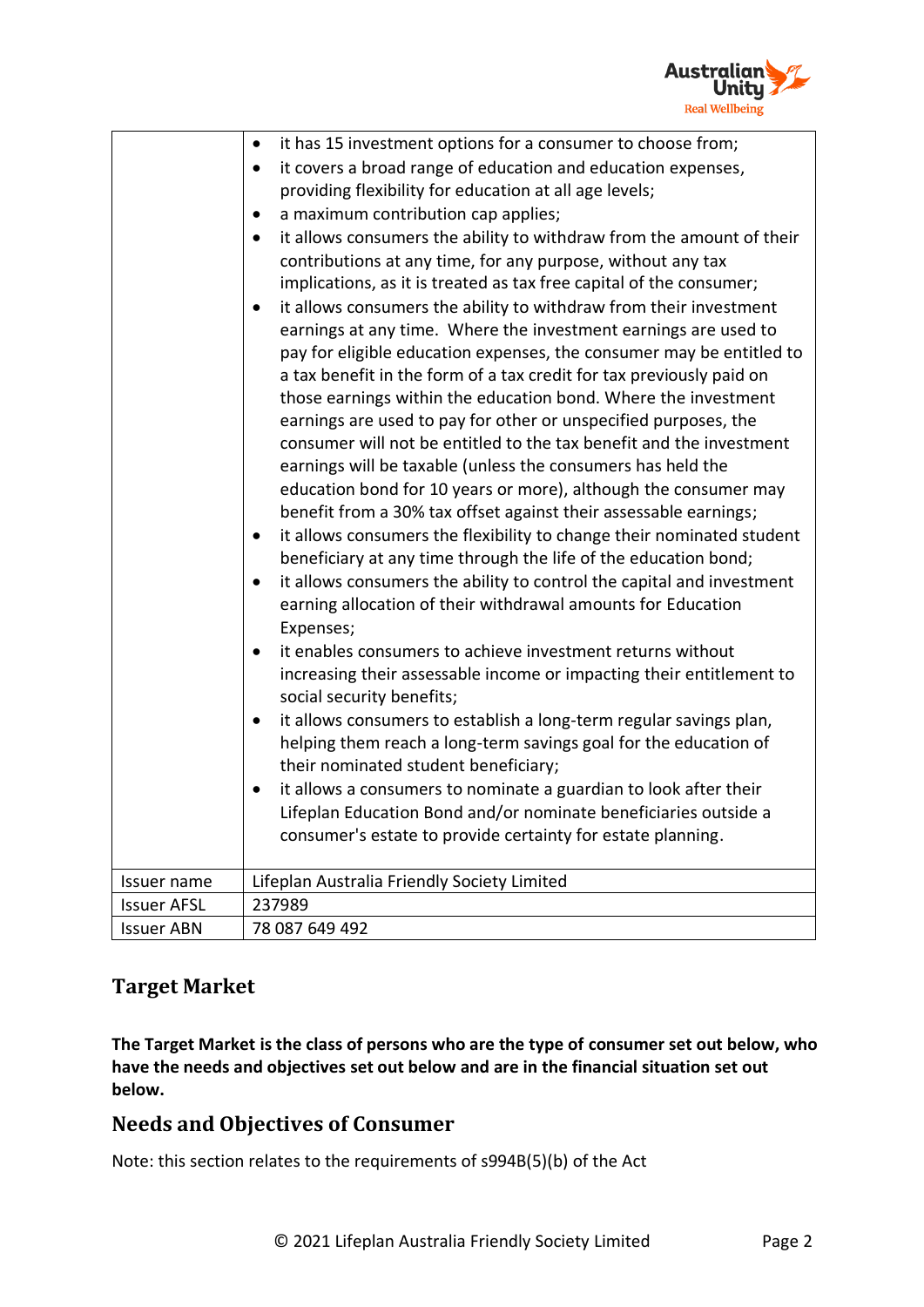

## **Approach to target market**

### **TMD indicator key**

The Consumer Attributes for which the product is likely to be appropriate have been assessed using a red/amber/green rating methodology with appropriate colour coding:

In target market **Potentially in target market** Not considered in target market

#### **Instructions**

In the tables below, Consumer Attributes, indicates a description of the likely objectives, financial situation and needs of the class of consumers that are considering this product. TMD indicator, indicates whether a consumer meeting the attribute in column 1 is likely to be in the target market for this product.

Generally, a consumer is unlikely to be in the target market for the product if:

- **one or more** of their Consumer Attributes correspond to a **red** rating, or
- **three or more** of their Consumer Attributes correspond to an **amber** rating.

#### **Type of Consumer**

The consumer can be an individual or joint individuals (aged 16 or over) or a company or trust.

This Product is not suitable for superannuation funds as both superannuation funds and education bonds are tax paid investments, with superannuation funds being taxed at a rate of 15% which is lower than the 30% tax rate for education bonds.

#### **Consumer objectives**

Individual/s, with any one or more of the following objectives to invest in a tax-effective long term investment (capped at the life insurance tax rate of 30%) to pay for Education Expenses that:

- offers the consumer investment options to choose from;
- covers a broad range of education and education related expenses, providing flexibility for education at all age levels;
- it allows consumers the ability to withdraw from the amount of their contributions at any time, for any purpose, without any tax implications, as it is treated as tax free capital of the consumer;
- it allows consumers the ability to withdraw from their investment earnings at any time. Where the investment earnings are used to pay for eligible Education Expenses, the consumer may be entitled to a tax benefit in the form of a tax credit for tax previously paid on those earnings within the education bond. Where the investment earnings are used to pay for other or unspecified purposes, the consumer will not be entitled to the tax benefit and the investment earnings will be taxable (unless the consumers has held the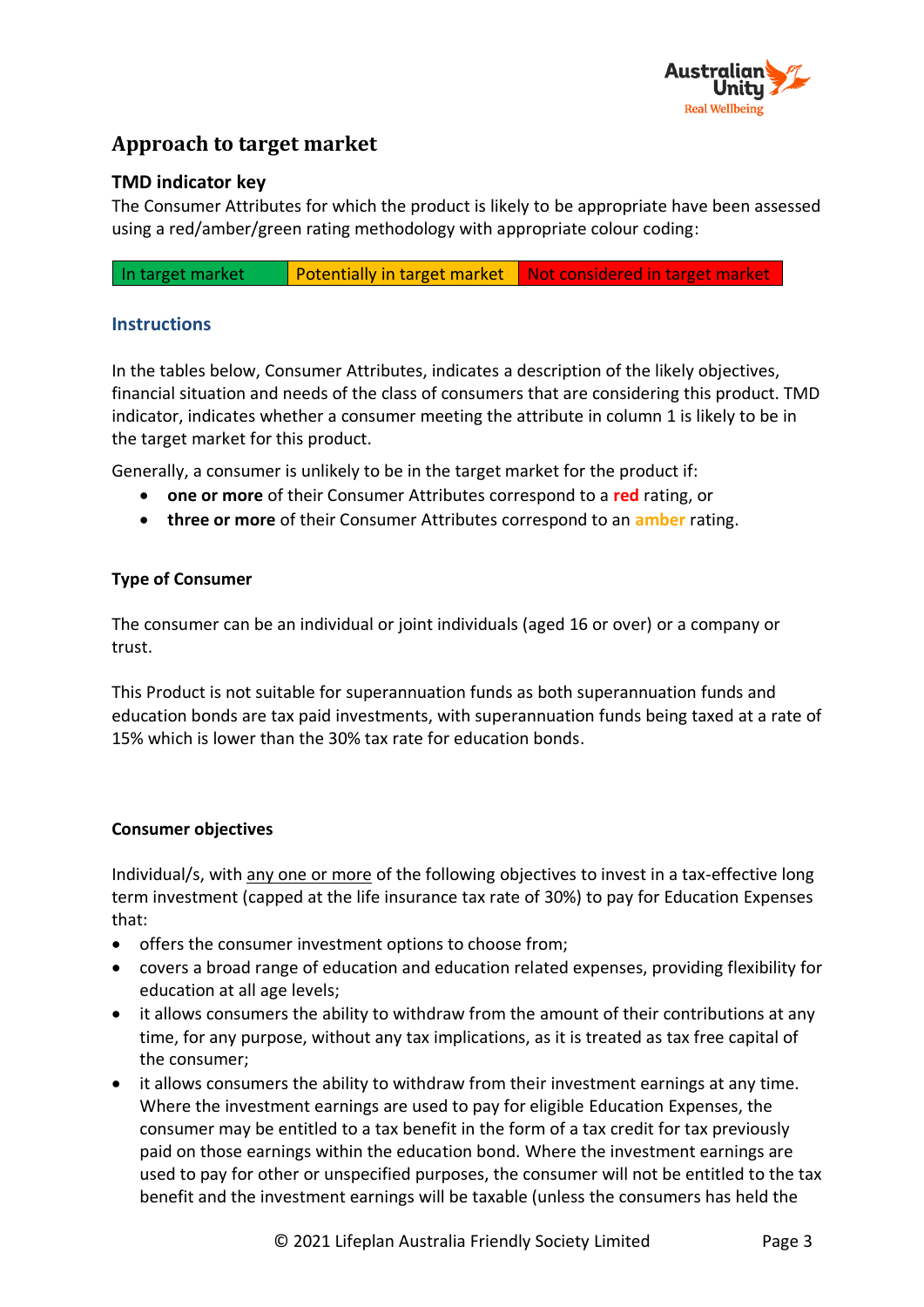

education bond for 10 years or more), although the consumer may benefit from a 30% tax offset against their assessable earnings;

- allows a consumer the flexibility to change their nominated student beneficiary at any time through the life of the education bond;
- allows a consumer to control the capital and investment earning allocation of their withdrawal amounts for Education Expenses;
- enables a consumer to achieve investment returns without increasing their assessable income or impacting their entitlement to social security benefits;
- allows a consumer to establish a long-term regular savings plan, helping them reach a long-term savings goal the education of their nominated student beneficiary; and
- allows a consumer to nominate a guardian to look after their Lifeplan Education Bond and/or nominate beneficiaries outside a consumer's estate to provide certainty for estate planning.

This Product is not suitable for consumers seeking a tax-effective investment product to use for the purpose of accumulating savings for a key life event (other than Education Expenses).

| <b>Consumer's desired level of decision</b> | <b>Product consistency</b> |                             |
|---------------------------------------------|----------------------------|-----------------------------|
| making                                      | with target market         |                             |
| Investments chosen by consumer from         |                            | The Lifeplan Education      |
| extensive investment menu, with             |                            | Bond (LEB) offers 15        |
| administration provided by the fund         |                            | investment options for      |
| Investments chosen by consumer from         |                            | consumers to choose         |
| limited investment menu, with               |                            | from. These options         |
| administration provided by the fund         |                            | provide a range of risk     |
| Default investment strategy applied         |                            | levels from low to high     |
| where no investments selection is made.     |                            | which enables consumers     |
| Administration is provided by the fund.     |                            | to choose an investment     |
|                                             |                            | portfolio to match their    |
|                                             |                            | risk tolerance.             |
|                                             |                            |                             |
|                                             |                            | Therefore, LEB is likely to |
|                                             |                            | be appropriate for          |
|                                             |                            | consumers seeking an        |
|                                             |                            | extensive menu. It would    |
|                                             |                            | also be appropriate for     |
|                                             |                            | consumers seeking           |
|                                             |                            | investments from a          |
|                                             |                            | limited investment menu,    |
|                                             |                            | as they can choose freely   |
|                                             |                            | the options they'd prefer   |
|                                             |                            | to invest in as a subset of |
|                                             |                            | the larger menu.            |

### **Level of decision making**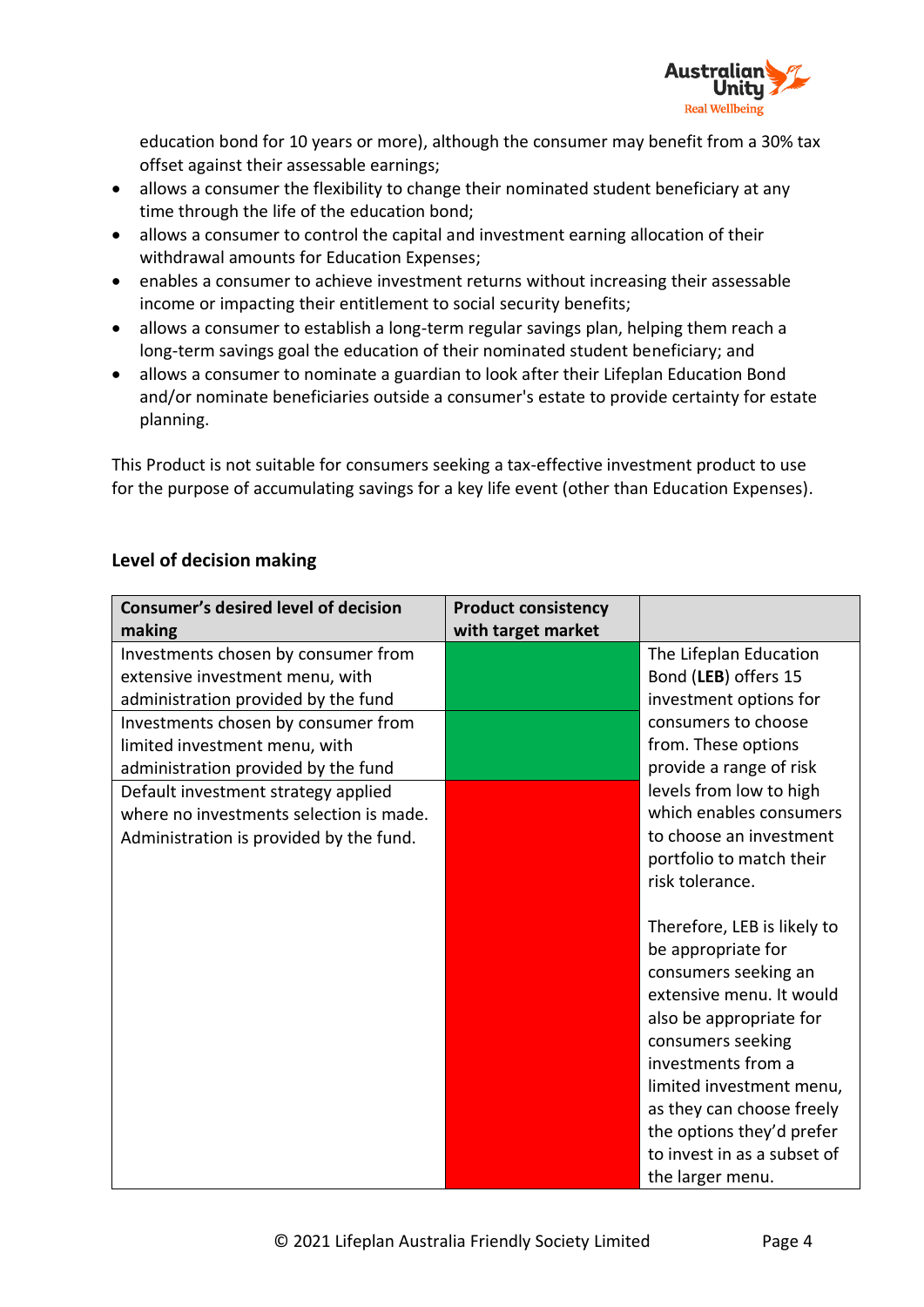

#### **Product investment menu**

| Consumer's desired type of products on investment       | Product consistency with target |
|---------------------------------------------------------|---------------------------------|
| menu                                                    | market                          |
| Sector specific options                                 |                                 |
| Sub-sector specific options                             |                                 |
| Alternative investment options                          |                                 |
| Active investment options - No manager choice           |                                 |
| Active investment options - Some manager choice         |                                 |
| Active investment options - Wide manager choice         |                                 |
| Passive investment options, such as passive index funds |                                 |
| Ready-made diversified portfolio options                |                                 |
| Capital guaranteed options                              |                                 |
| <b>ESG investment options</b>                           |                                 |

### **Desired number of investment holdings**

| Consumer's desired holding of multiple investment      | <b>Product consistency</b> |
|--------------------------------------------------------|----------------------------|
| options/ strategies                                    |                            |
| Low – consumer wishes to hold no more than 5           |                            |
| investment options                                     |                            |
| Medium – consumer wishes to hold between 5 and 15      |                            |
| investment options                                     |                            |
| High - consumer wishes to hold more than 15 investment |                            |
| options                                                |                            |

# **Financial situation of consumer**

### **Life stage of consumer**

| Life stage of consumer   | <b>Product consistency</b><br>with target market | Product description including key<br>attributes                                                                                                 |
|--------------------------|--------------------------------------------------|-------------------------------------------------------------------------------------------------------------------------------------------------|
| Child (0-15)             |                                                  | LEB can be invested in by                                                                                                                       |
| Early Adulthood (16-40)  |                                                  | individuals or joint                                                                                                                            |
| Middle Adulthood (41-70) |                                                  | consumers aged 16 or                                                                                                                            |
| Early Retirement (71-80) |                                                  | over;                                                                                                                                           |
| Retirement (81+)         |                                                  | companies and trusts<br>(including deceased<br>estates) (in which case the<br>directors or trustees would<br>be considered the<br>'consumers'). |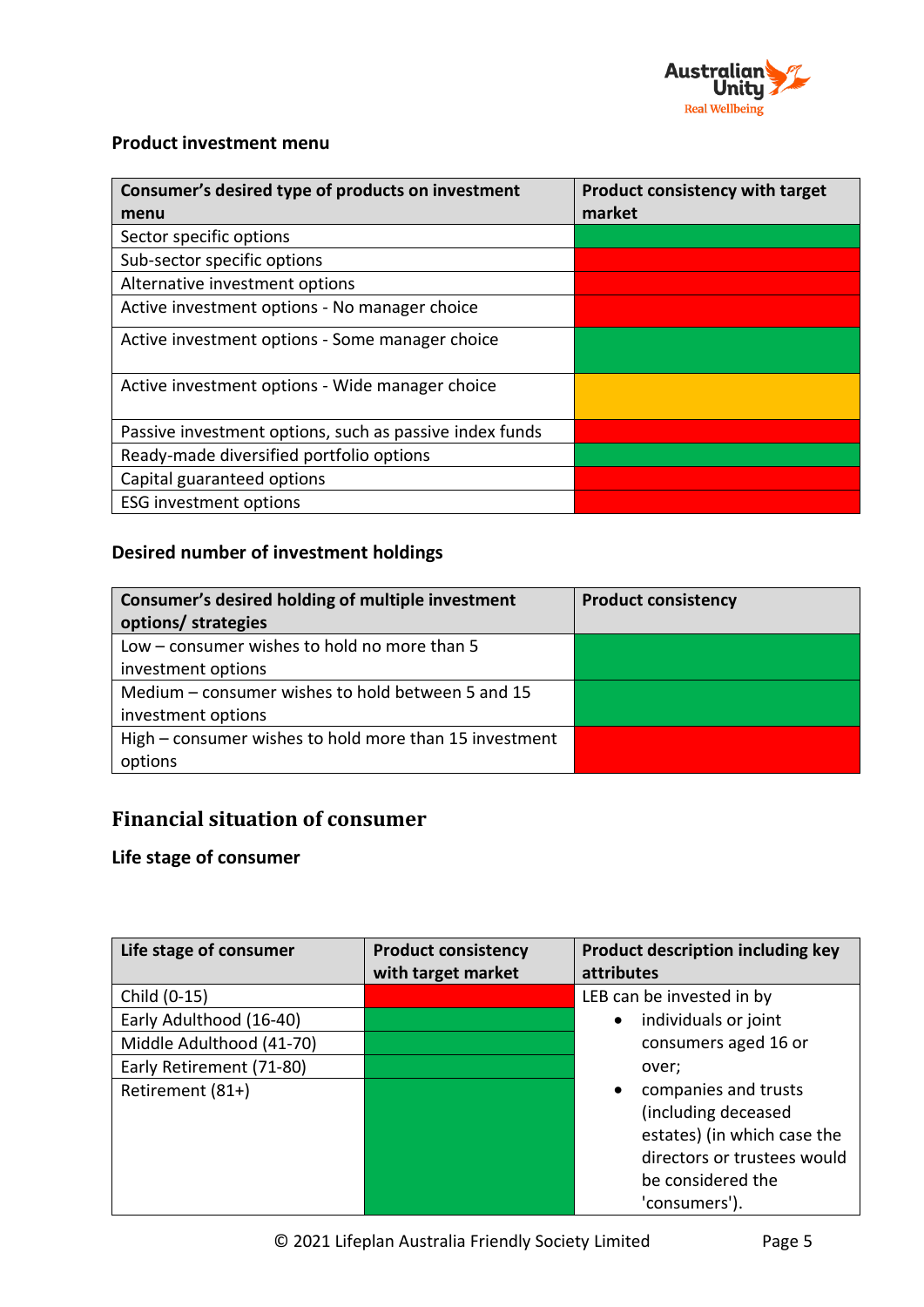

| Life stage of consumer | <b>Product consistency</b> | <b>Product description including key</b>                                                                                                                                                                                                                                                                                                                                                                                                                                                                                                               |
|------------------------|----------------------------|--------------------------------------------------------------------------------------------------------------------------------------------------------------------------------------------------------------------------------------------------------------------------------------------------------------------------------------------------------------------------------------------------------------------------------------------------------------------------------------------------------------------------------------------------------|
|                        | with target market         | attributes                                                                                                                                                                                                                                                                                                                                                                                                                                                                                                                                             |
|                        |                            | LEB is a product that has been<br>purpose built to accumulate<br>savings for the future costs of<br>education for a nominated student<br>beneficiary (which could include<br>the consumer themselves).<br>Although children under the age of<br>16 cannot take out the product and<br>own the policy in their own right,<br>they can be added as the<br>nominated student beneficiary at<br>any age with the intention of the<br>education benefits being for their<br>education expenses.                                                             |
|                        |                            | LEB can be used to pay for a wide<br>range of Education Expenses<br>including primary education,<br>secondary education and a wide<br>range of tertiary education and<br>training courses. Therefore, while<br>LEB is traditionally used to fund<br>Education Expenses for children, it<br>allows consumers to save for and<br>fund the costs of Education<br>Expenses at all levels and stages of<br>life.<br>As a result, LEB is likely to be<br>appropriate for consumers early<br>adulthood, middle adulthood, early<br>retirement, or retirement. |

## **Intended size of investment**

| <b>Consumer's intended</b><br>investment amount | <b>Product consistency</b><br>with target market | <b>Product description including key</b><br>attributes |
|-------------------------------------------------|--------------------------------------------------|--------------------------------------------------------|
| \$0 to \$999                                    |                                                  | The minimum investment amount                          |
| \$1,000 to \$606,000                            |                                                  | for LEB is \$1,000.                                    |
| Over \$606,000                                  |                                                  |                                                        |
|                                                 |                                                  | LEB is subject to a maximum                            |
|                                                 |                                                  | contribution cap. The total                            |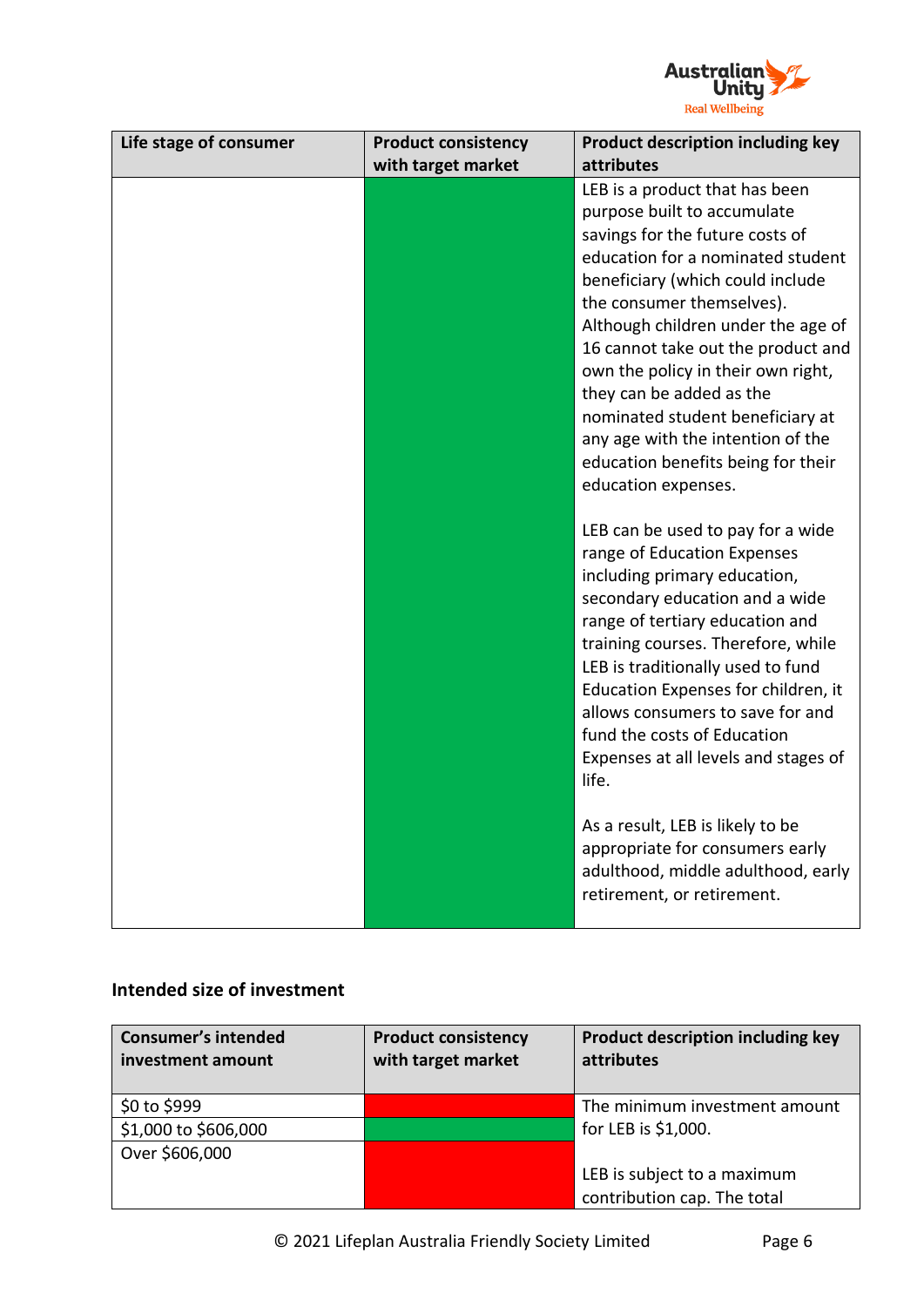

| <b>Consumer's intended</b><br>investment amount | <b>Product consistency</b><br>with target market | <b>Product description including key</b><br>attributes                                                                                                                                                                                                                                        |
|-------------------------------------------------|--------------------------------------------------|-----------------------------------------------------------------------------------------------------------------------------------------------------------------------------------------------------------------------------------------------------------------------------------------------|
|                                                 |                                                  | contribution cap is linked to the<br>sole purpose test of education<br>bonds being used primarily for the<br><b>Education Expenses of a</b><br>nominated student's beneficiary.<br>Th maximum contribution cap may<br>be indexed each year, in line with<br>CPI movements in education costs. |
|                                                 |                                                  | Therefore, LEB is likely to be<br>appropriate for consumers who are<br>intending to invest between \$1,000<br>and \$606,000.                                                                                                                                                                  |

#### **Investment Timeframe**

An education bond is suitable for a consumer with any investment time frame.

Refer to the Consumer selected investment options below for the minimum recommended investment period of the underlying investment options.

Whilst the taxation benefits may be maximised if the education bond is accessed to fund Education Expenses, the investment can be accessed at any time with a taxation credit able to be applied to the consumers tax return where funds are withdrawn for non-Education Expenses.

Therefore, LEB is likely to be appropriate for consumers with any investment timeframe.

#### **Access to Capital**

Consumers may redeem their investment at any time (subject to a minimum withdrawal amount of \$500).

Under normal market conditions withdrawals are processed within 7 business days.

There are tax implications for withdrawals made within the first 10 years from the investment earnings of the education bond that are used for non-Education Expenses. Consumers may make withdrawals from the amount of their contributions at any time, for any purpose, without any tax implications, as it is treated as tax free capital of the consumer;

Therefore, LEB is likely to be appropriate for consumers who are not seeking to make withdrawals from the investment earnings within the first 10 years for non-Education Expenses.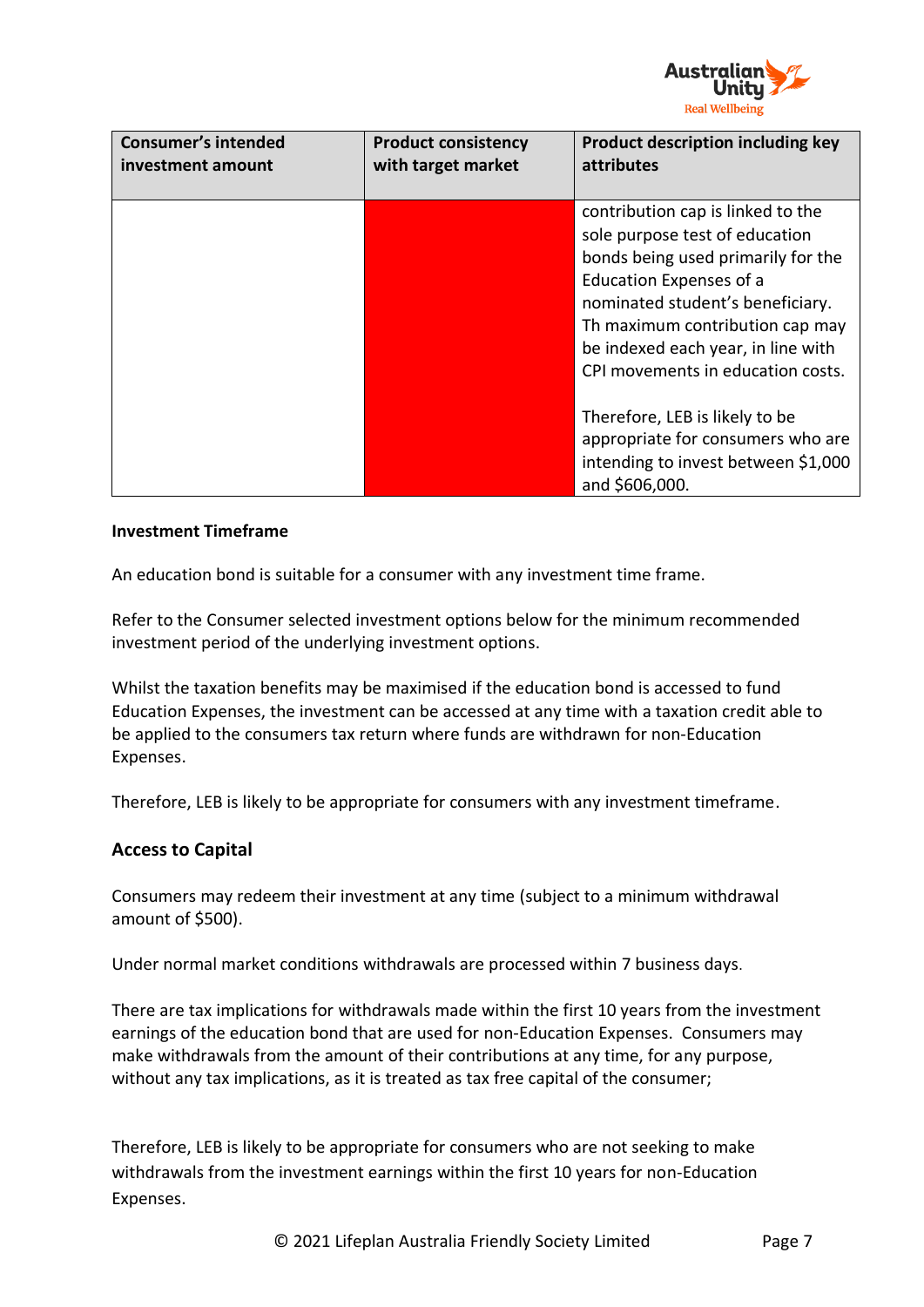

### **Consumer selected investment options**

This section of the TMD is relevant to customers who chose one or more investment options when entering the product (that is, customers that do not rely on the default investment option).

This product is consistent with a target market of consumers that wish to choose their own tolerance for risk.

The risk levels of each investment option are disclosed in the PDS and on the investment bond platform. They are also available as an Appendix to this TMD. These risk levels correspond to the Standard Risk Measure (SRM) jointly developed by the Financial Services Council (FSC) and the Association of Superannuation Funds of Australia (ASFA). The available investment options cover all SRM risk levels.

### **Investment diversification**

Consumers can select from an investment menu of 15 investments enabling a diversified portfolio of assets that they would not be able to access in their own right. Where the consumer has selected a diversified investment option(s) further diversification might not be required.

Where consumers invest in a sector specific fund, they should consider diversifying their investment across multiple investment choices within the Product's investment menu or otherwise across their investable assets outside of superannuation.

For all funds that have a High or Very High Risk and Return profile, consumers also should consider diversifying across multiple investment options within the Product's investment menu or otherwise across their investable assets outside of superannuation.

The investment options should be assessed against the consumer's attributes for the relevant portion of their portfolio, rather than the consumer's portfolio as a whole.

|                    | Consumer's Risk (ability to bear loss) and Return profile |                      |                  |                  |
|--------------------|-----------------------------------------------------------|----------------------|------------------|------------------|
| Asset Class /      | Low                                                       | <b>Medium</b>        | High             | <b>Very High</b> |
| <b>Sector</b>      |                                                           |                      |                  |                  |
| Cash               | In target market                                          | In target market     | In target market | In target market |
| Diversified -      | In target market                                          | In target market     | In target market | In target market |
| Defensive          |                                                           |                      |                  |                  |
| Diversified -      | Possibly in target                                        | In target market     | In target market | In target market |
| <b>Balanced</b>    | market                                                    |                      |                  |                  |
| Diversified -      | Not in target market                                      | Possibly in target   | In target market | In target market |
| Growth             |                                                           | market               |                  |                  |
| Australian         | Not in target market                                      | Not in target market | In target market | In target market |
| Equities           |                                                           |                      |                  |                  |
| Diversified -      | Not in target market                                      | Not in target market | In target market | In target market |
| <b>High Growth</b> |                                                           |                      |                  |                  |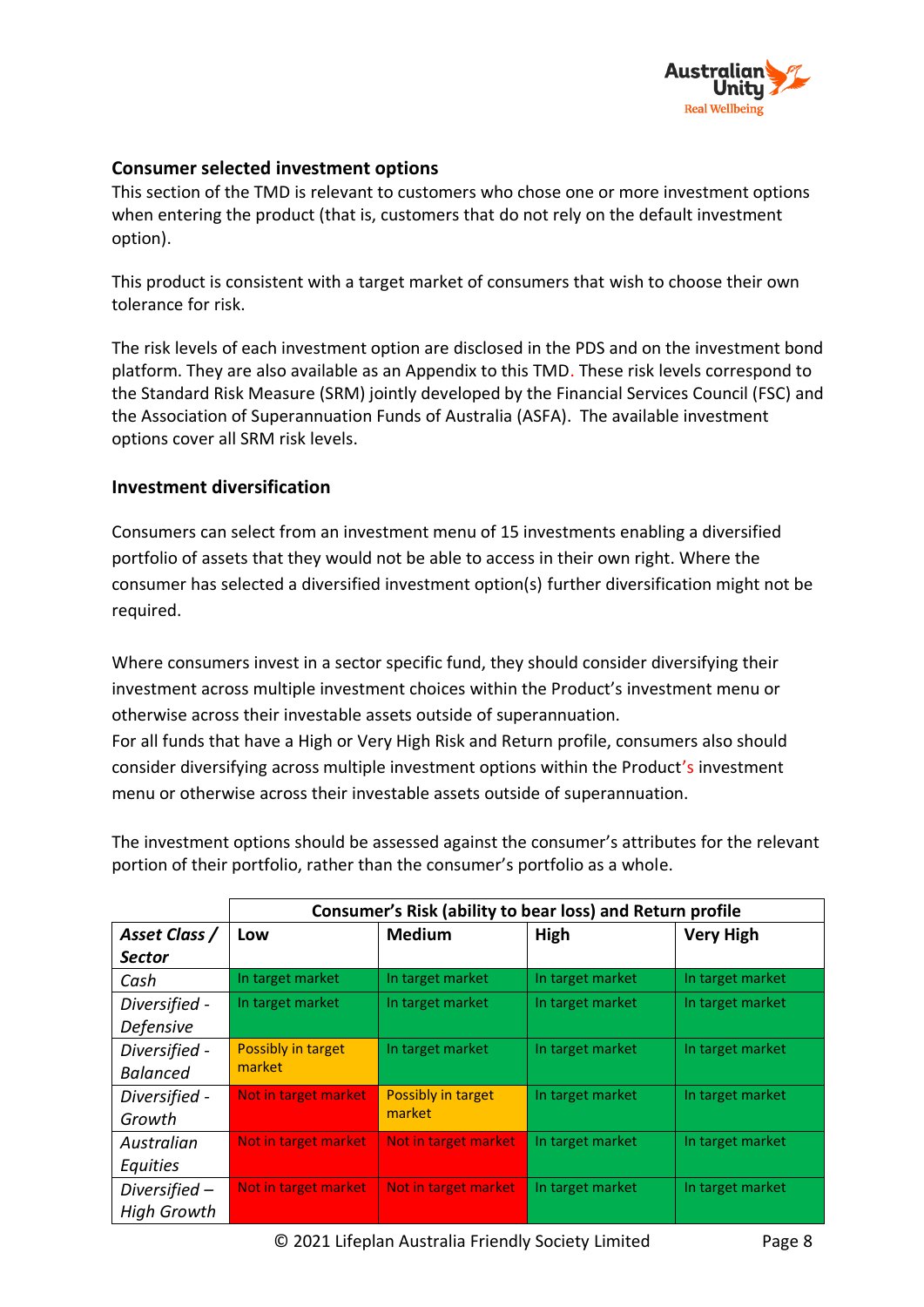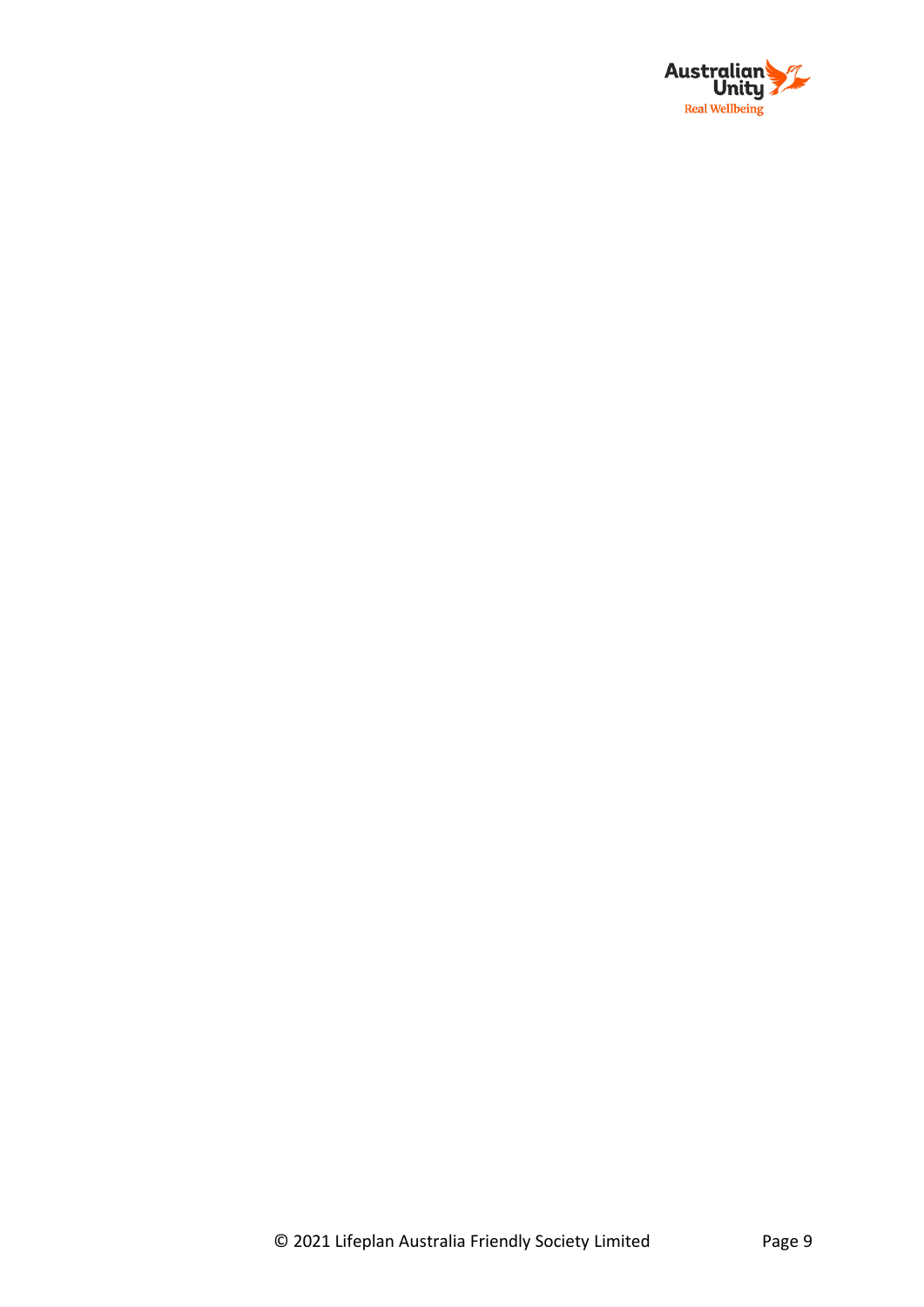

# **Other elements of TMD**

## **Appropriateness requirements**

Note: this section relates to the requirements of s994B(8)(b) of the Act and RG 274.64–66.

Explanation of consistency of key attributes with TMD

The Issuer has assessed the Product and formed the view that the Product, including its key attributes, is likely to be consistent with the likely objectives, financial situation and needs of consumers in the target market because:

- LEB is a long term, tax-effective way of saving for the future costs of education for a nominated student beneficiary;
- LEB benefits from its classification under Australian tax law as a 'scholarship plan', allows the consumer to benefit from tax concessions where investment earnings are used to pay for Education Expenses;
- it enables consumers to achieve investment returns without increasing their assessable income or impacting their entitlement to social security benefits; and
- it allows a consumers to nominate a guardian to look after their Lifeplan Education Bond and/or nominate beneficiaries outside a consumer's estate to provide certainty for estate planning.

# **Distribution Conditions/Restrictions**

Note: this section relates to the requirements of s994B(5)(c) of the Act.

| <b>Distribution Chanel</b>     | <b>Distribution Condition</b>                                                                                                                                                         |
|--------------------------------|---------------------------------------------------------------------------------------------------------------------------------------------------------------------------------------|
| <b>Direct Distribution</b>     | The application form for the Product includes TMD related<br>questions that a consumer will need to provide information in<br>relation to;                                            |
| Financial advised<br>consumers | Financial advisers must be authorised by the Issuer and are<br>required to have reviewed and considered this TMD as part of<br>their processes for providing advice to their clients. |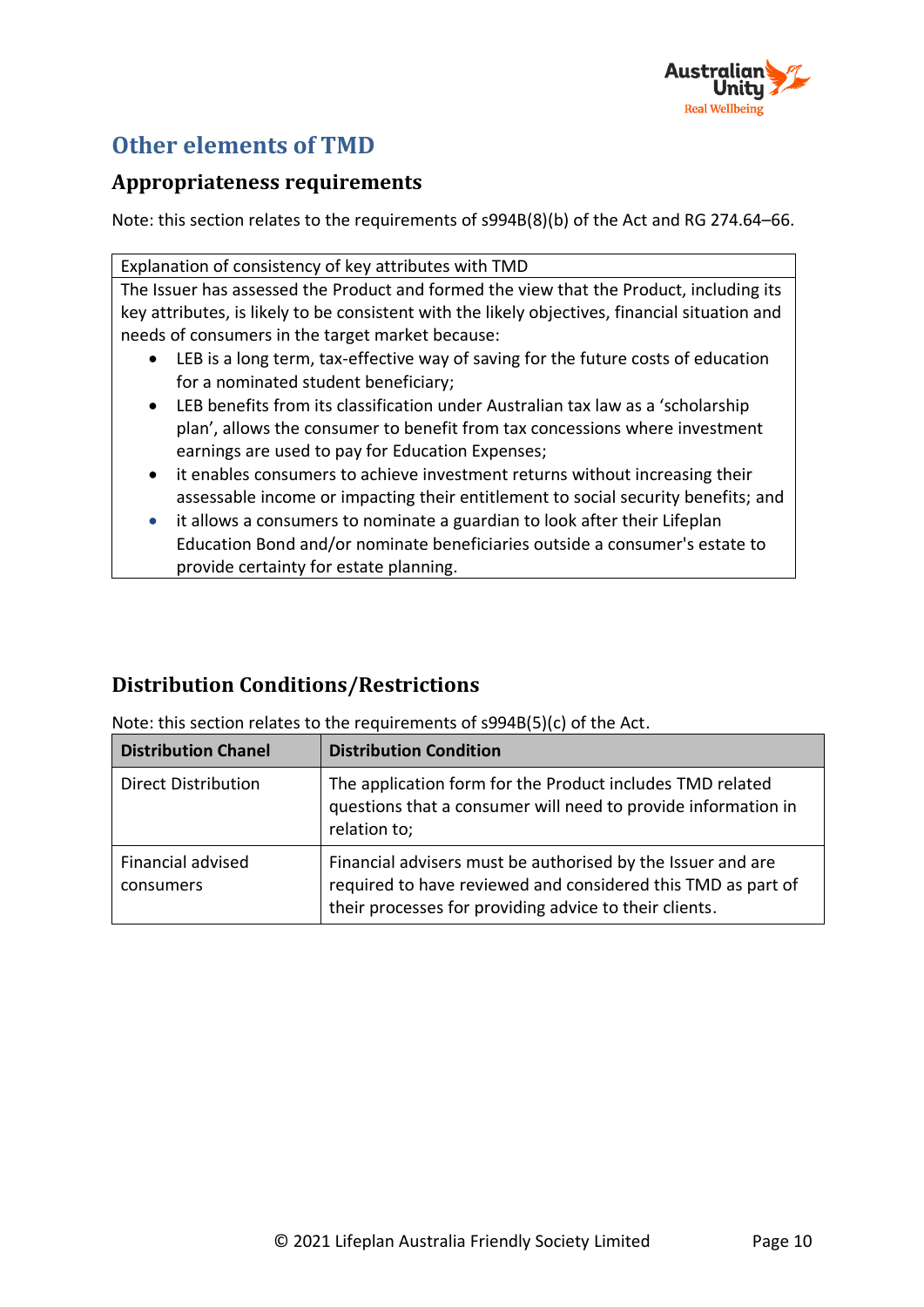

## **Appropriateness requirements – distribution conditions**

Note: this section relates to s994B(8)(a) of the Act and RG 274.100.

The Issuer has assessed the distribution conditions and formed the view that the distribution conditions will make it more likely that consumers who acquire the Product will be in the target market because:

- the Issuer's distribution channel for this Product is restricted to direct distribution by the Issuer and financial advisers who are authorised by the Issuer to distribute the Product;
- employees of the Issuer involved in the distribution of this Product will be required to follow the Issuer's internal procedures for the approval of applications for the Product; and
- financial advisers involved in the distribution of this Product must be authorised by the Issuer and are required to have reviewed and considered the TMD.

# **Review Triggers**

Note: this section relates to the requirements of s994B(5)(d) of the Act.

Where the Issuer of the TMD has determined that any of the following has occurred:

- a) ASIC reportable significant dealing outside of TMD.
- b) Significant or unexpectedly high number of complaints (as defined in section 994A(1) of the Act) regarding the Product where the product Issuer considers this reasonably suggests that this TMD is no longer appropriate.
- c) Material change to key product attributes, terms and/or conditions where the product Issuer considers this reasonably suggests that this TMD is no longer appropriate.
- d) The use of Product Intervention Powers, regulator orders or directions in relation to the distribution of this Product where the product Issuer considers this reasonably suggests that this TMD is no longer appropriate.
- e) A significant breach event relating to the design or distribution of this Product where the product Issuer considers this would reasonably suggest that (i) this Product is unsuitable for a particular cohort of consumers and (ii) the TMD may no longer be appropriate.
- f) A significant or unexpectedly high number of clients do not receive discounted tax treatment upon withdrawal (e.g. withdrawal prior to the 8<sup>th</sup> year of the investment being initiated.)

#### **Maximum period for reviews**

Note: this section relates to the requirements of s994B(5)(e) and (f) of the Act.

| <b>Review periods</b> | <b>Maximum period for review</b> |
|-----------------------|----------------------------------|
| Initial review        | 1 year and 3 months              |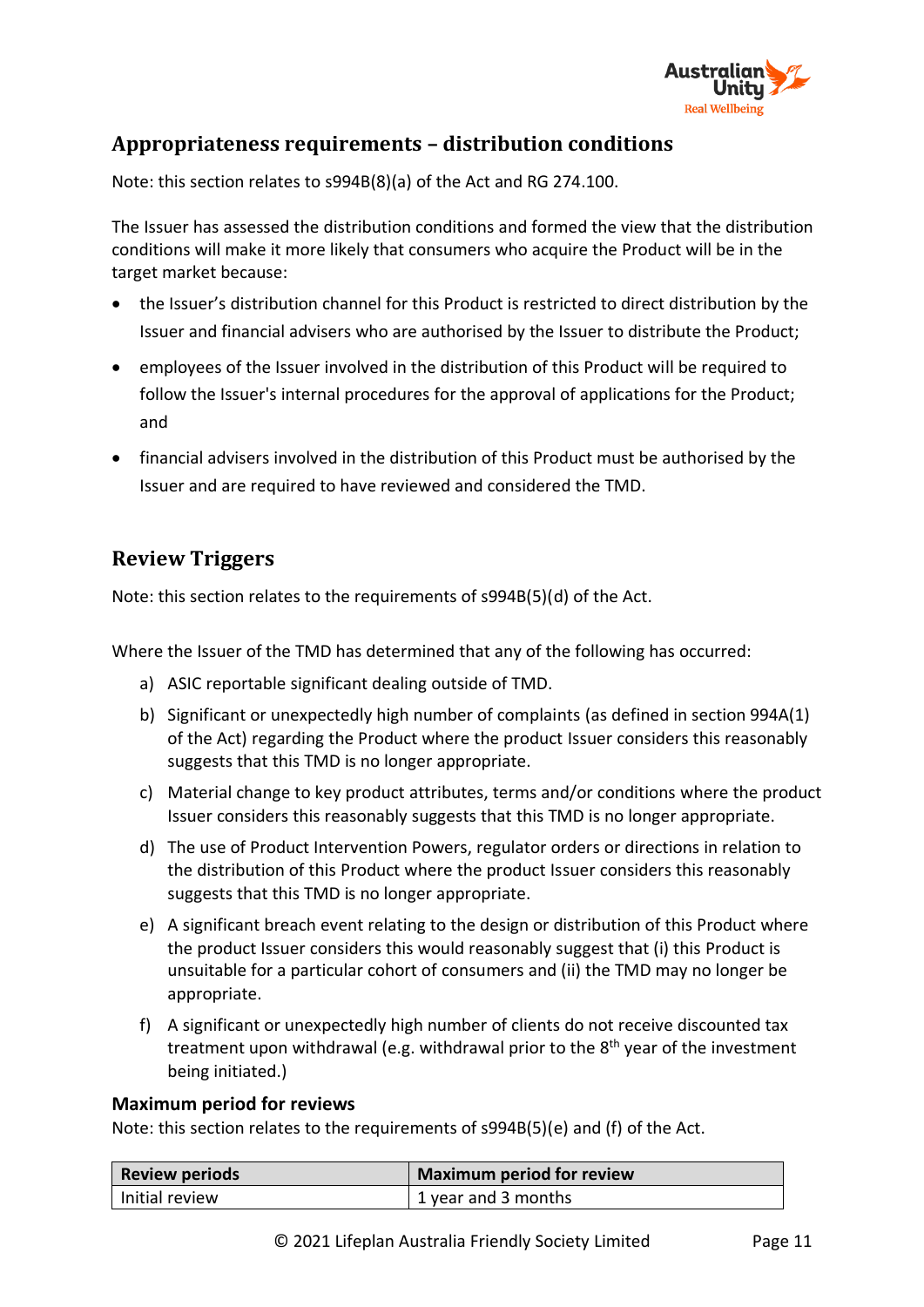

| <b>Review periods</b> | <b>Maximum period for review</b> |
|-----------------------|----------------------------------|
| Subsequent review     | 3 years and 3 months             |

The review period allows for the collection of data for 1 year/3 years, plus three months for the completion of the review.

## **Distributor Information Reporting Requirements**

Note: this section relates to the requirements of s994B(5)(g) and (h) of the Act.

| <b>Regulated person(s)</b> | Requirement                             | <b>Reporting deadline</b>     |
|----------------------------|-----------------------------------------|-------------------------------|
| All distributors           | To the extent a distributor is aware of | Quarterly *                   |
|                            | dealings outside the target market      |                               |
|                            | these should be reported to the         |                               |
|                            | issuer, including reason why            |                               |
|                            | acquisition is outside of target        |                               |
|                            | market, and whether acquisition         |                               |
|                            | occurred under personal advice.         |                               |
| All distributors           | Complaints (as defined in section       | Quarterly *                   |
|                            | 994A(1) of the Act) where the nature    |                               |
|                            | of the complaints relate to the         |                               |
|                            | Product. The distributor should         |                               |
|                            | provide all the content of the          |                               |
|                            | complaint, having regard to privacy.    |                               |
| All distributors           | Significant dealing outside of TMD      | As soon as practicable but no |
|                            | under s994F(6) of the Act.              | later than 10 business days   |
|                            |                                         | after distributor becomes     |
|                            |                                         | aware of the significant      |
|                            |                                         | dealing.                      |

\* Quarterly reporting is due 10 business days after the end of the March, June, September and December quarters.

Distributors must report to Lifeplan Australia Friendly Society Limited using the method specified on the website: [https://www.australianunity.com.au/wealth/distributor-complaints.](https://www.australianunity.com.au/wealth/distributor-complaints)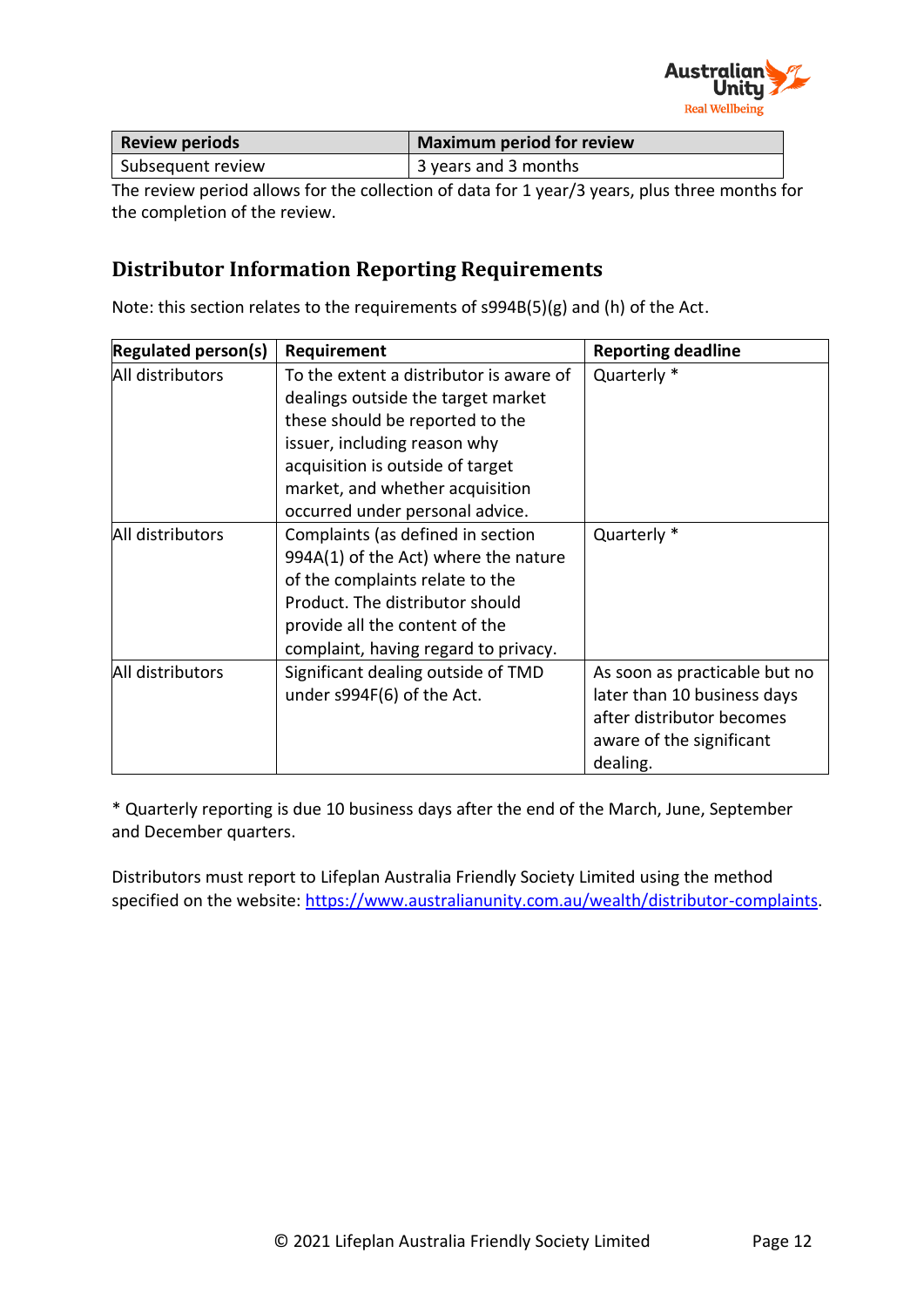

## **Copyright & Disclaimer for template – not to be included in issued TMDs**

This target market determination (TMD) is made by Lifeplan Australia Friendly Society Limited ABN 78 087 649 492, AFS Licence No. 237989 (Issuer) pursuant to section 994B of the Corporations Act 2001 (Cth). The Issuer is the issuer of the Product.

This document is not a summary of the Product, or the Product Disclosure Statement for the Product (PDS). It does not (and is not intended to) set out a summary of the terms or features of the Product.

This document is intended to provide a record of the Issuer's assessment of the Product, which forms the basis of this TMD. It also details the Product's distribution channel(s) and distribution strategy which must align to this TMD. This document is also used as a basis for the periodic review of the Product's suitability for distribution to the identified target market.

This document does not (and is not intended to) provide or constitute financial product advice. The target market described in this TMD is general in nature only and does not make any statement or representation that a particular person is or is not in the target market described in this TMD. This TMD does not take into account the objectives, financial situation and needs of any particular person and the Issuer makes no representation as to whether or not the Product is suitable for any particular person.

Prior to making any decision in relation to the Product, investors should obtain and consider the PDS, and obtain financial product advice if necessary. This TMD should not be taken by a person to be a substitute for obtaining and considering the PDS or obtaining financial product advice that takes into account the person's objectives, financial situation and needs.

An investment in the Product is subject to investment risk, including delays on the payment of withdrawal proceeds and the loss of income or the principal invested. While any forecasts, estimates and opinions in this material are made on a reasonable basis, actual future results and performance of the Product may differ materially from the forecasts, estimates and opinions set out in this TMD. No guarantee as to the repayment of capital, the performance of the Product or any rate of return described in this TMD is made by the Issuer or any other person.

This material is not intended for distribution to, or use by, any person in any jurisdiction or country where such distribution or use would be contrary to local law or regulation.

The Issuer, and its officers, employees, agents and advisers, believe that the information in this TMD and the sources on which the information is based (which may be sourced from third parties) are correct as at the date of this TMD. While every care has been taken in the preparation of this TMD, no warranty of accuracy or reliability is given and no responsibility for the information is accepted by Issuer, or its officers, employees, agents or advisers. To the fullest extent permitted under law, the Issuer excludes all liability for information provided in this TMD.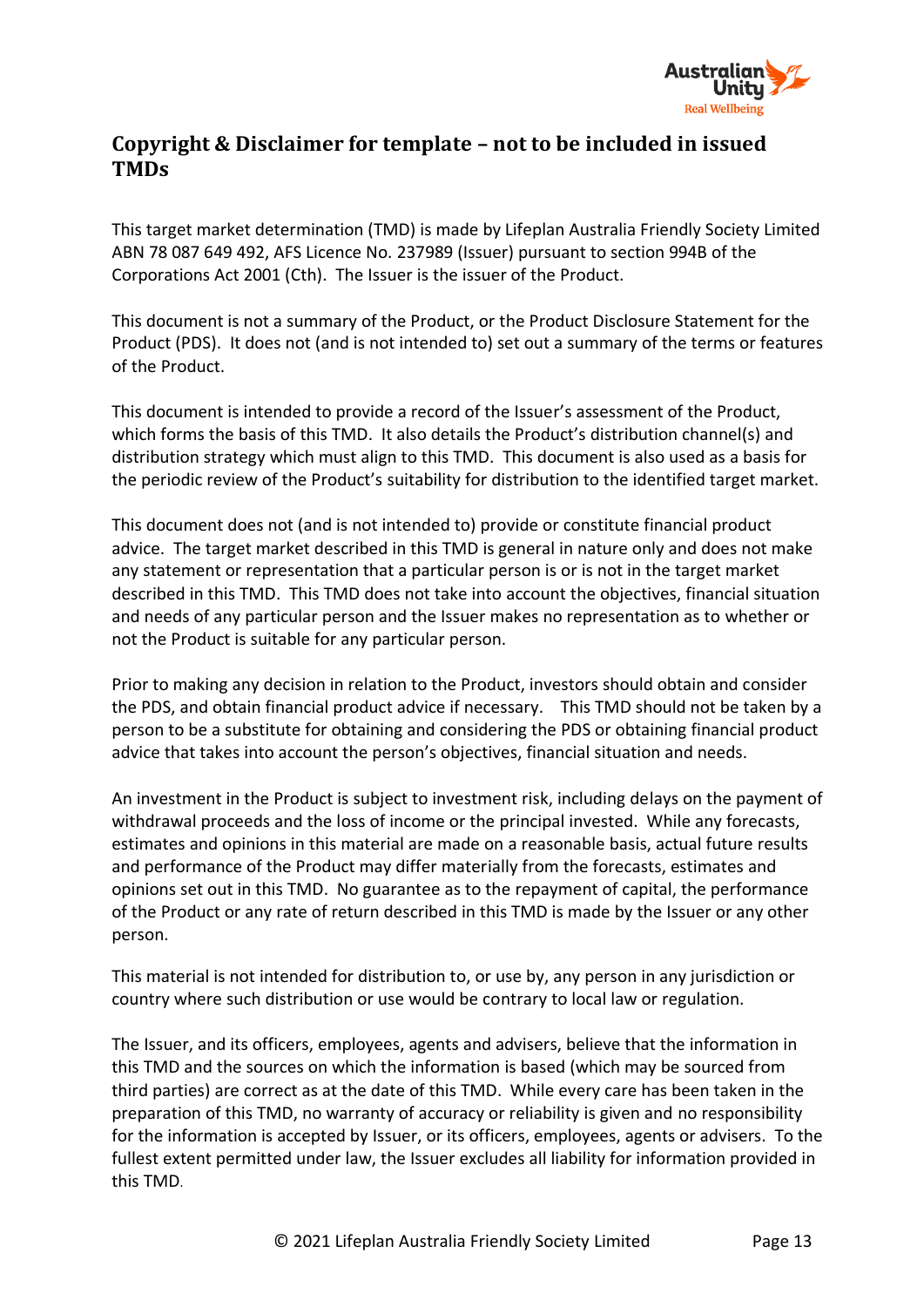

# **Definitions**

| <b>Term</b>                                                                                                                                                                                                                                                                                                                                                                                                                                                                                                                                                                                                                                                                                                                                                                                                                                                                                                                                                                                                                                          | <b>Definition</b>                                                                                                                                                                                                                                                                                                                                                                                                                      |  |
|------------------------------------------------------------------------------------------------------------------------------------------------------------------------------------------------------------------------------------------------------------------------------------------------------------------------------------------------------------------------------------------------------------------------------------------------------------------------------------------------------------------------------------------------------------------------------------------------------------------------------------------------------------------------------------------------------------------------------------------------------------------------------------------------------------------------------------------------------------------------------------------------------------------------------------------------------------------------------------------------------------------------------------------------------|----------------------------------------------------------------------------------------------------------------------------------------------------------------------------------------------------------------------------------------------------------------------------------------------------------------------------------------------------------------------------------------------------------------------------------------|--|
| <b>Consumer's Risk (ability to bear loss) and Return profile</b>                                                                                                                                                                                                                                                                                                                                                                                                                                                                                                                                                                                                                                                                                                                                                                                                                                                                                                                                                                                     |                                                                                                                                                                                                                                                                                                                                                                                                                                        |  |
| Issuers should undertake a comprehensive risk assessment for each product. The FSC recommends<br>adoption of the Standard Risk Measure (SRM) to calculate the likely number of negative annual<br>returns over a 20 year period, using the guidance and methodology outlined in the <b>Standard Risk</b><br><b>Measure Guidance Paper For Trustees</b> . SRM is not a complete assessment of risk and potential<br>loss. For example, it does not detail important issues such as the potential size of a negative return<br>or that a positive return could still be less than a consumer requires to meet their investment<br>objectives/needs. Issuers may wish to supplement the SRM methodology by also considering other<br>risk factors. For example, some products may use leverage, derivatives or short selling, may have<br>liquidity or withdrawal limitations, or otherwise may have a complex structure or increased<br>investment risks, which should be documented together with the SRM to substantiate the product<br>risk rating. |                                                                                                                                                                                                                                                                                                                                                                                                                                        |  |
| costs and taxes.                                                                                                                                                                                                                                                                                                                                                                                                                                                                                                                                                                                                                                                                                                                                                                                                                                                                                                                                                                                                                                     | A consumer's desired product return profile would generally take into account the impact of fees,                                                                                                                                                                                                                                                                                                                                      |  |
| Low                                                                                                                                                                                                                                                                                                                                                                                                                                                                                                                                                                                                                                                                                                                                                                                                                                                                                                                                                                                                                                                  | The consumer is conservative or low risk in nature, seeks to minimise<br>potential losses (e.g. has the ability to bear up to 1 negative return<br>over a 20 year period (SRM 1 to 2)) and is comfortable with a low<br>target return profile.<br>Consumer typically prefers defensive assets such as cash and fixed<br>income.                                                                                                        |  |
| Medium                                                                                                                                                                                                                                                                                                                                                                                                                                                                                                                                                                                                                                                                                                                                                                                                                                                                                                                                                                                                                                               | The consumer is moderate or medium risk in nature, seeking to<br>minimise potential losses (e.g. has the ability to bear up to 4 negative<br>returns over a 20 year period (SRM 3 to 5)) and comfortable with a<br>moderate target return profile.<br>Consumer typically prefers a balance of growth assets such as shares,<br>property and alternative assets and defensive assets such as cash and<br>fixed income.                  |  |
| High                                                                                                                                                                                                                                                                                                                                                                                                                                                                                                                                                                                                                                                                                                                                                                                                                                                                                                                                                                                                                                                 | The consumer is higher risk in nature and can accept higher potential<br>losses (e.g. has the ability to bear up to 6 negative returns over a 20<br>year period (SRM 6)) in order to target a higher target return profile.<br>Consumer typically prefers predominantly growth assets such as<br>shares, property and alternative assets with only a smaller or<br>moderate holding in defensive assets such as cash and fixed income. |  |
| Very high                                                                                                                                                                                                                                                                                                                                                                                                                                                                                                                                                                                                                                                                                                                                                                                                                                                                                                                                                                                                                                            | The consumer has a more aggressive or very high risk appetite, seeks<br>to maximise returns and can accept higher potential losses (e.g. has<br>the ability to bear 6 or more negative returns over a 20 year period<br>(SRM 7) and possibly other risk factors, such as leverage).<br>Consumer typically prefers growth assets such as shares, property and<br>alternative assets.                                                    |  |